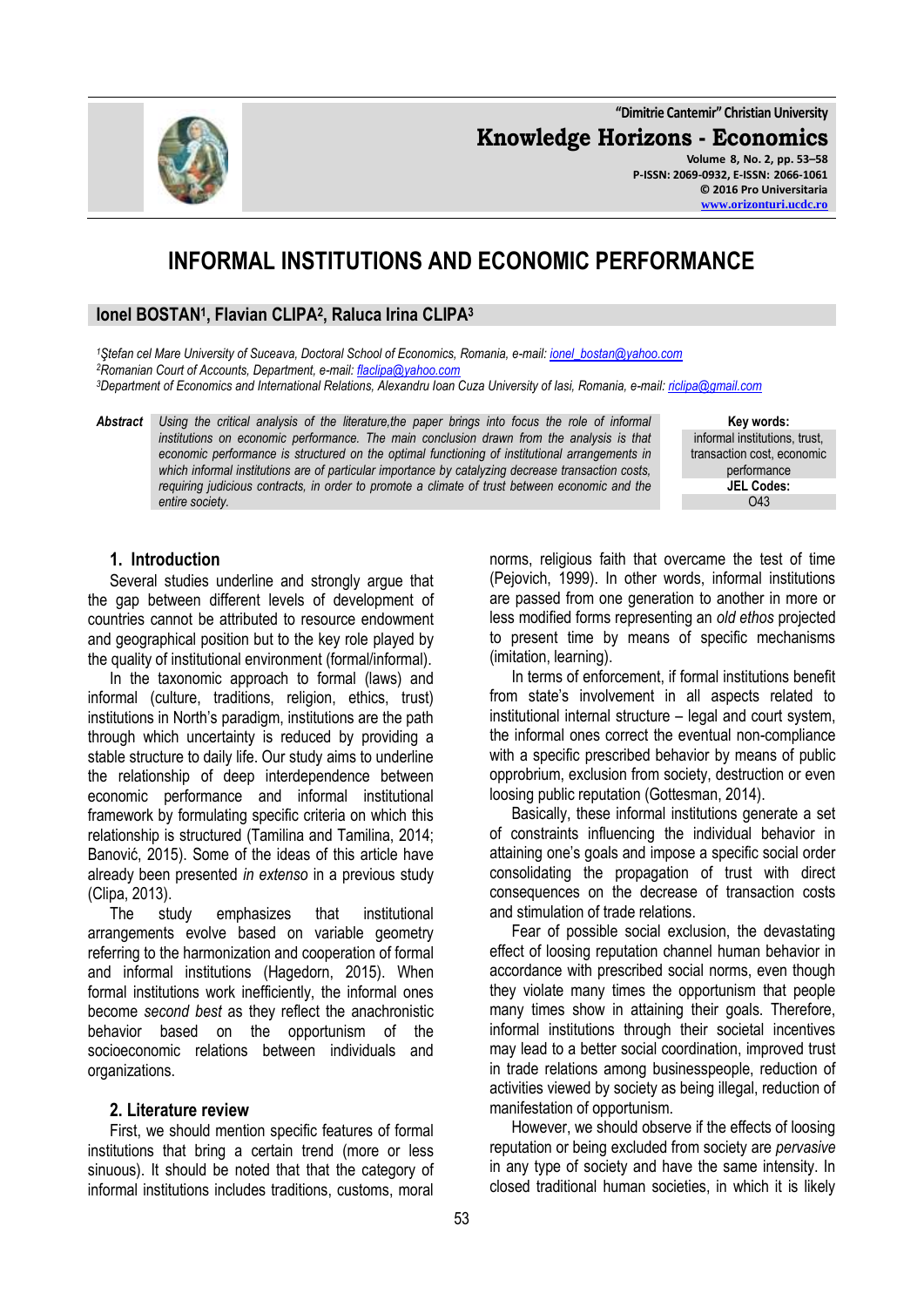that human actions will be repeated, the loss of reputation and social exclusion play an especially important role as a *sui generis* mechanism of avoiding the appearance of the well-known dilemma of the prisoner in adopting a social behavior.

But, to make the reputation mechanism fully functioning, there appears a need to complete cumulatively certain conditions referring to perspectives of existence of repetitive interactions in society, a specific system of information exchange among participants in business operations together with the *actual* punishment of those who break the rules.

As socioeconomic operations go beyond the setting of traditional society, informal institutions start losing their initial role of building social cohesion (and implicitly economic performance through the decrease of transaction costs) and there starts to be felt a need for formal institutions and their enforcement. Therefore, informal institutions become a complement of formal ones (Raiser, 1997; Wu *et al.*, 2014).

As shown above, we may state that advanced societies require a complex well-defined set of formal and informal institutions as an initial foundation for stimulating economic performance. Our claim needs, at least, two additional clarifications.

On the one hand, the introduction of new formal institutions may generate additional costs related to organizational infrastructure supporting them and, on the other hand, if these institutions are not in harmony with the informal ones (as *old ethos* causing a path dependence in North's view), there may appear an institutional blockage.

We believe that the impact of institutional arrangements on economic performance varies from one country to another depending on intrinsic force of formal and informal elements functioning as more or less efficient constraints for the socioeconomic behavior (Fukuyama, 2014).

Consequently, relatively recent literature (Williamson, 2009) divides the institutional arrangements into four categories: institutional arrangements characterized by strong formal and informal institutions, arrangements characterized by weak formal and strong informal institutions, arrangements characterized by strong formal and weak informal institutions and institutional arrangements with weak formal and informal institutions.

The correlations established between the four categories of institutional arrangements and the gross domestic product of countries characterized by such arrangements show that countries belonging to the first two categories surpass, in terms of gross domestic product per inhabitant, the countries from other two categories.

When formal and informal institutions are strong. the risk of having an institution (formal or informal) not stimulating economic performance is partially eliminated, the two categories of institutions acting in a complementary manner. Changes will appear in an institutional arrangement with weak formal and strong informal institution, namely, informal institutions replace the formal ones by introducing into their constraints behavior stimulating economic performance.

Countries in which prevail weak informal institutions are not able to induce constraints stimulating economic performance even if they have strong formal institutions. The explanation may lie in the fact that often such formal institutions are borrowed from countries with developed economy that do not function in the economy where they have been transplanted. Therefore, even if the institutional transplant is seen as a viable alternative meant to stimulate economic performance, when it does not rely on the pre-existence of strong informal institutions, the expected results do not appear immediately.

In our view, the institutional transplant in this case is just an illusory solution to economic challenges faced by a country, the quality of its informal institutions remaining the most important aspect. The axiom according to which formal institutions should be harmonized with the informal ones and should create an articulate combination (institutional arrangement) becoming the main premise of economic performance. Taking into consideration that the replacement of informal institutions often occurs incrementally, the lack of harmony between the informal and formal aspects should lead to a loss of legitimacy by the latter. From a different perspective, some authors (Helmke and Levitsky, 2004) analyze the impact of formal and informal institutions and discover four main ways in which it operate. Thus, the two categories of institutions may be complementary, reconcilable, competing and substitutable in terms of two criteria: the degree of convergence of socioeconomic results specific to the institutions and the *de facto* functioning of the formal institutions.

Informal institutions are complementary to formal ones when there is a high degree of convergence between the two and the formal institutions are efficient. The second category reflects a situation when the institutions may be reconcilable if we take into account that despite a high degree of divergence, they continue to co-exist generating though initially unforeseeable effects. The two institutional categories may be competing when formal institutions are inefficient against a background of high degree of formal-informal divergence. We see a state that fails to enforce its own laws whether due to lack of interest of those in charge,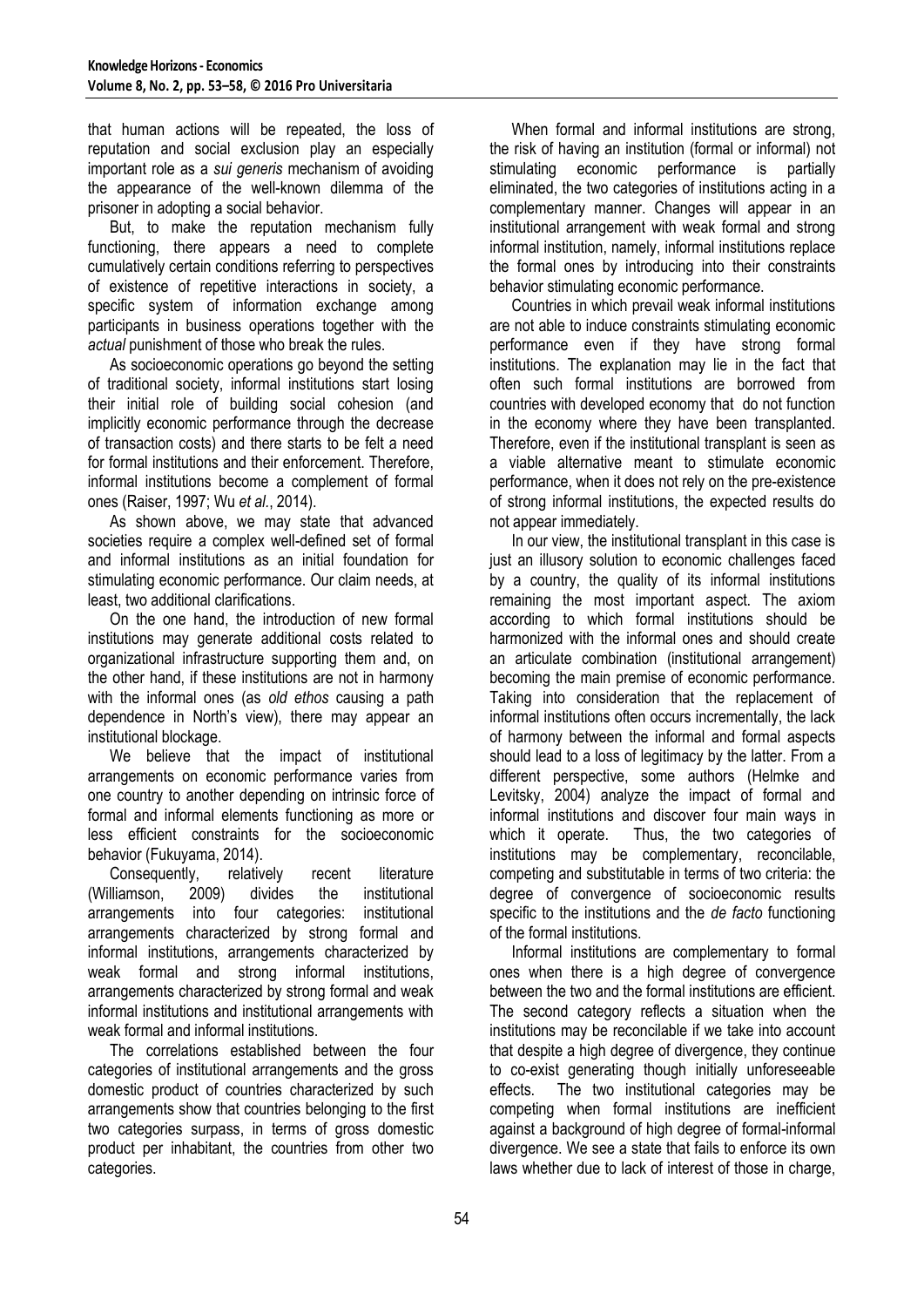or due to apparently high costs associated with legal infrastructure (jurisdictional inability).

At this stage, informal institutions may replace (substitute) the formal ones, becoming a *secon-best*. It occurs when business operators choose to enforce contracts outside official institutional mechanisms or when the creation of formal institutions may involve additional costs (Popov and Roosenboom, 2013). We may therefore witness a prevalence of informal institutions in less developed societies due whether to inexistent or inefficient formal institutions (Jütting, 2003). In this case, these institutions appear spontaneously as a solution aimed to solve specific problems of a society.

We may therefore witness a prevalence of informal institutions in less developed societies due whether to inexistent or inefficient formal institutions (Jütting, 2003). In this case, these institutions appear spontaneously as a solution aimed to solve specific problems of a society (Chen *et al*., 2014; Aldashev and Platteau, 2014; Volonte, 2015). In this scenario, having an increased legitimacy, informal institutions become predominant in society by imposing future economic behavior.

If the constraints generated by these do not stimulate economic performance, governing authorities may opt for designing new formal arrangements by transplanting (importing) new formal institutions specific to developed economies.

The design of new formal arrangements could have a high degree of legitimacy, if they are in line with the old ethos (traditions, culture and religion). As these depart from the old ethos, they start suffering from the lack of legitimacy which becomes recurrent in case of imported institutions.

Also, the implementation of new formal arrangements may require specific intermediary (secondary) (formal) rules harmonizing them with the pre-existent informal framework. Such secondary rules agglomerate even more the legal and jurisdictional system, leading to a general perception of legislative instability.

The stronger the collision between formal and informal institutions, the higher amount of secondary rules will be needed for their harmonization. The compliance with the new set of main and secondary formal rules may be translated also in a variable degree of increase of transaction costs, at least, on short-term. If the institutional import generates negative effects, a pertinent solution may be represented by measures aimed to change informal institutions. As we have mentioned, their change often is a difficult and it is hard to destroy informal archetypes built by societies.

More than that, some authors believe that informal institutions have a tenacious ability to survive (Collins, 2002), lacking a coordinating center that would make the change easier by modifying the rules of the game.

Firstly, the changes undergone by formal institutions prepare the trend of informal structural mutations. As informal institutions are endogenous to formal institutions, a change in the design of formal institutions may impact the informal institutions and the incidental variations in enforcing formal rules impact the costs and benefits of joining informal institutions that enter into competition or replace the rules (Helmke and Levitsky, 2004).

Informal institutions may change as a response to the transformation of conditions that initially generated such arrangements. Non-linear evolutions in the geopolitical area (wars) may generate changes in resource allocation and changes in the balance of power in a community, weakening the actors that had benefited earlier from an informal institution and strengthening those fighting for change ( Knight, 1992).

Other authors also suggest that formal institutions may change the informal ones, stating, for instance, that the rules (laws) forbidding smoking in public places caused a decrease in the inclination towards this vice. But, we believe that the explanation does not lie in the prevalence of formal institutions but in the transformation occurred in the informal institution – the awareness of more and more people of the benefic effect of quitting smoking and the demythization of the vice as being *bonton*. Consequently, a formal institution just set this trend producing a cultural change with an impact on consumer behavior. (McAdams, 1997). As an informal institution, culture does not play only a key role in consumer behavior but it is also responsible for the existence of inefficient institutions in promoting economic performance.

## **3. Characteristics of informal institutions with impact on economic performance**

The differences in economic performance remain due to failure to adopt new forms of economic organization, failure that may be attributed to culture, viewed as a set of defined interpretative and subjective models used by individuals in a society as a means to give shape and perceive reality.

Through its founding elements (informal norms, customs, traditions, values), culture creates barriers to institutional change stimulating the persistence of inefficient practices that have a direct impact on maintaining high transaction costs causing the decline of economic performance. This is a devastating longterm impact as eventual change aimed through the introduction of new formal institutions benefic for performance is diverted by their collision with the informal rules deeply entrenched in social relations and existing economic institutions. There are four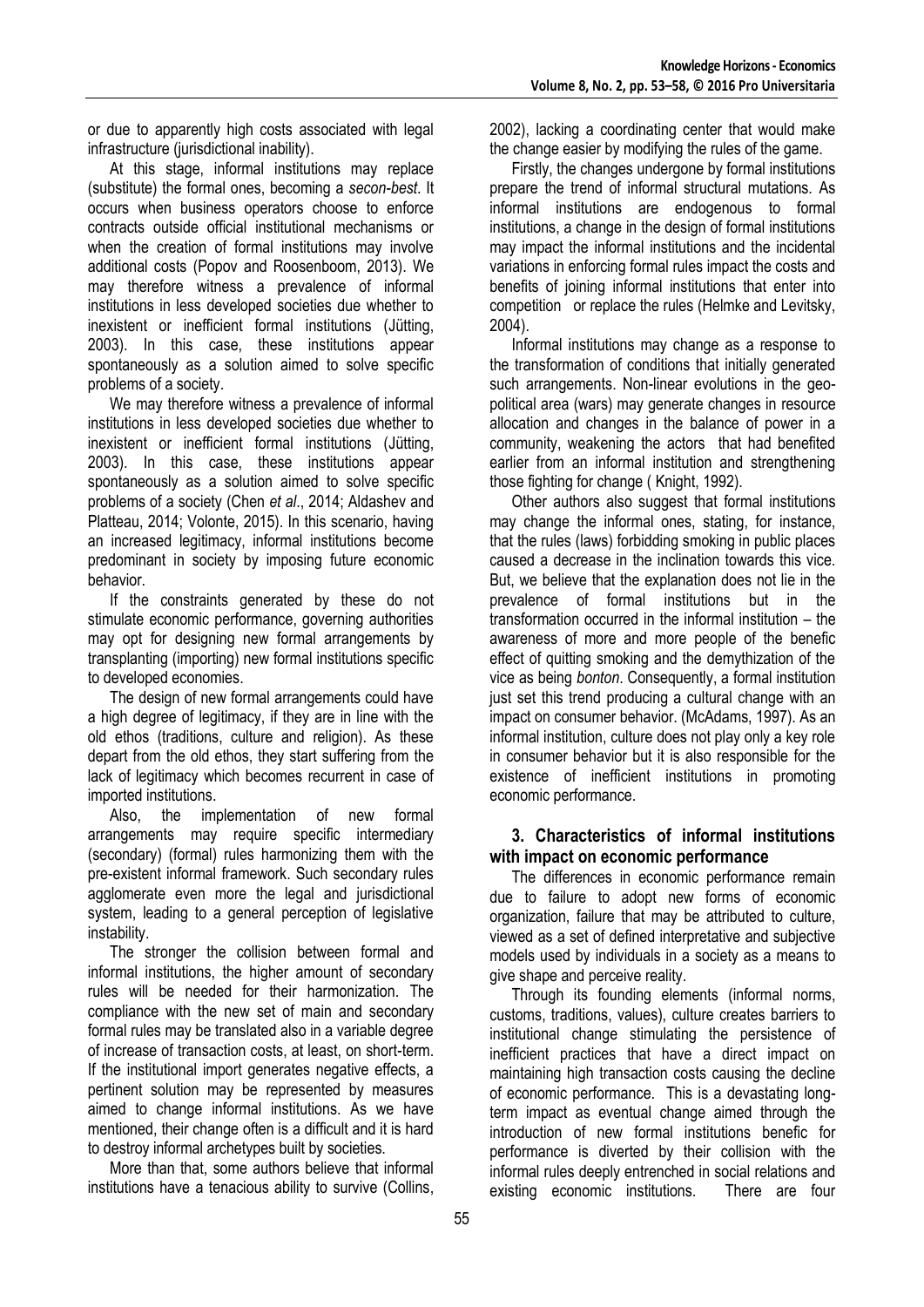foundation elements of culture that through their constraints upon individual socioeconomic behavior define the premises for performance promotion: trust, self-determination, respect and obedience. If the first three are viewed as incentives for generating socioeconomic relations, the last one inhibits the inclination towards risk-taking as a *sine qua non* premise of efficient entrepreneurship.

The first element, trust, influences transaction costs. When individuals trust each other, transaction and monitoring costs decrease and property rights are much better protected and it is not necessary to maintain their formal protection. (Williamson and Kerekes 2008). Lack of trust leads to the increase of transaction and monitoring costs, to the decrease of interaction between individuals and appearance of timidity towards engaging in trade exchanges.

The second element, self-determination, expresses in a quantitative form the degree to which the individuals of a society have (or at least believe they do) control over their own actions. The more individuals perceive their success as being the result of their own actions, the more important for them become the incentives for professional development or for investments related to their property rights.

If people are convinced that they have control over their own lives, they will do more to improve their living conditions, showing a pro-active and reciprocal attitude. The determinants of such attitudes may be of natural or formal nature. Undemocratic societies with low economic performance will never generate self-trust but only resignation.

The third cultural element, respect, refers to the way in which individuals of a community are tolerated or not by the people outside it. Economically, a high degree of tolerance contributes to the fluidization of exchanges with outsiders and therefore to the expansion of goods and services market. We should underline that respect is associated with morality structuring (economic) behavior inside and outside a group (community). Morality inside a community contributes to the social cohesion of a group, spreads trust, leading to lower transaction costs (Nguyen, 2015). If morality does not appear also outside this community, the opportunist behavior will have direct consequences on transaction costs freezing a big amount of potential trade exchanges.

A limited morality (internal) is specific to traditional communities dominated by hierarchies and trust and cooperation appear within limited societal frameworks (group, tribe), transaction costs being low and deals take place within the group. To the opposite, outside the group, low lack of trust and respect towards members of other communities are the rules governing the community. Therefore, in these communities transactions are rare as costs of monitoring or obtaining information and implementing contracts are high. Also, the propensity towards investments, promotion of technical progress, trade exchanges is low.

In a society lacking morality, the institution of market is replaced by occasional relations based on friendship and kinship established among members of the same group. We believe the respect (morality) is a key factor for general economic growth.

The last element, obedience, may be an obstacle for promoting economic interactions between individuals as it is on the opposite side of selfdetermination, it inhibits the manifestation of individualism in terms of peoples' opportunities to choose and take-risks.

Finally, economic freedom, as the *summum* of individual rights (based on unlimited rights), needed to engage in business activities based on the guarantee (enforcement) of property rights, lies at the origin of economic performance – as some authors observe "from Adam Smith up to now, or even earlier, economists argued that the opportunity to choose and provide resources, business competition, trade with others and guarantee of property rights are the main ingredients of economic progress." (Haan and Sturm, 2000)

But, economic performance cannot be imagined outside trust (as a feeling of safety associated with honesty, good faith, somebody's sincerity). It is the miraculous ingredient of institutional framework in a market economy and it encompasses, on the on hand, trust between business partners, inhibiting opportunist behavior, and, on the other hand, trust towards institutions that stimulates collective action, implementation of rules and lies at the core of transaction costs (Algan and Cahuc, 2013). This is due to the fact that each transaction includes in itself a certain degree of trust and economic lagging behind of some countries may be explained by lack of mutual trust (Raiser, 1999). The climate of trust promoting economic exchanges contributes to avoidance of uncertainty that is generated by the *free-rider* of individuals in their desire to take advantage of profit associated with opportunist behavior.

In this context, the notion of trust needs some clarifications. Firstly, we come across a form of *attributed* trust specific to family and kinship relations, predominant in subsistence economies (Zucker, 1986). Secondly, there is trust built among individuals not belonging to the same community in repetitive interactions (transactions). It is the predominant form in economic interaction. The third form is specific to circumstances when individuals take part in trade exchanges having only limited information about each other.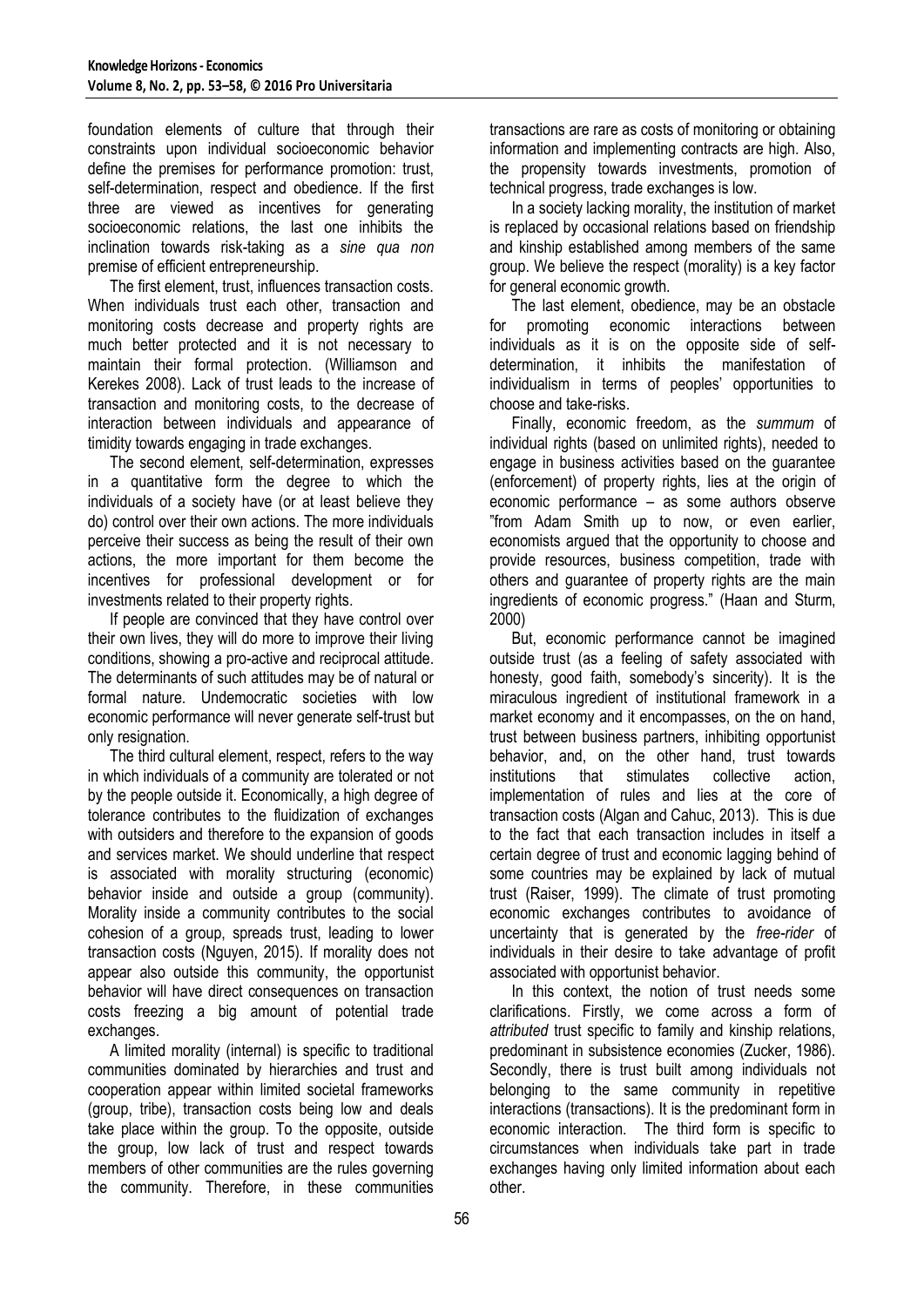In this case, three scenarios are shaped. Actors do not conclude transactions due to informational asymmetry, incomplete information and fear that they will be deceived. Potentially, both parties loose by not going ahead with the deal. In the second scenario, the two parties make the transaction but just one party wins, the party deceiving the other party. There will be no other transaction between the parties and the exchanges will be limited.

Still, despite the two scenarios, the transaction may take place, both individuals winning as they show a generalized level of trust as a key element of a modern economic system. But, the generalized trust will appear only when the second type of trust appears – trust built among individuals within repetitive interactions (transactions) without their belonging to the same community.

Generalized trust appears and extends in society when it is stimulated by the official channels, state and due to informal institutions that ensure social safety. The causal link between the propagation of generalized trust in society and the quality of formal (protection of property rights) and informal institutions (the incidence of bribe giving and receiving) has been already validated empirically (Zak and Knack, 1998).

On the other hand, this form of trust plays a key role in efficient functioning of official enforcement mechanisms, at least for two reasons. Firstly, the state (the judicial system) faces numerous problems related to obtaining information about the behavior of business actors in cases under trial in courts and there is a risk of reaching decisions without having conclusive proofs, or contrary to reality. Secondly, normative enforcement involves punishment that depends on the legitimacy and credibility of state institutions.

The arbitrariness in the interpretation and application of laws should be eliminated, formal and informal institutions should be harmonized together with the implementation of all measures required for the realization of justice despite incomplete information regarding the behavior of business actors. People's lack of trust in legal and judicial system leads to a crisis of legitimacy and credibility; statutes and contracts fail to be enforced under these conditions. Such crisis may be long-term if we take into account that trust is an informal institution, relatively sensible to exogenous factors and it is hard to change (Roland, 2005).

But, a high degree of trust in society may lead to the increase of efficiency of the legal system, a better enforcement of the tax law and to imprinting a negative trend to corruption, the information being replaced by trust (La Porta *et al*., 1997). The propagation of trust in society will lead to the decrease of contract monitoring and enforcement costs, low level of law suits in courts. If transaction costs are low,, the saved capital may be directed towards various investments, funding research and development expenses, promoting technical progress, so, coherent strategies may be developed aimed to stimulate economic performance.

We believe that we should focus on the relation between equity capital and the process of innovation (Nikolic, 2015). We believe Putnam (2003) did the pioneering research in this area He identifies in his research social organization as being important for governance efficiency and civic management. In his vision, the individual's participation in social networks is the main indicator of equity capital and is the basis of trust among people; social networks making trust *transitive* and omnipresent. In a society characterized by a high level of trust, transaction costs are lower, with a higher likelihood of contracts to be executed, trust being associated with the opportunity for individuals of a society to be more inclined towards risk taking.

Equity capital is a vital ingredient in the process of innovation, it creates the premises for the reduction of costs related to distribution of information, to the reduction of transaction and contract enforcement costs and it saves resources for funding research and development expenses.

## **CONCLUSIONS**

While for formal institutions, enforcement is made by the state through official channels, for the informal institutions, the enforcement is made by shutting off the formal mechanisms by means of social exclusion and loss of reputation.

Economic performance cannot be imagined outside trust (an informal institution), a miraculous ingredient of institutional infrastructure in a market economy. This concept includes, on the one hand, trust among business actors, inhibiting the opportunist behavior, and, on the other hand, trust in state institutions, stimulating collective action and enforcement of laws. Also, it is the basis for decreasing transaction costs as each transaction in itself includes a degree of trust and economic lagging behind of some countries may be explained by lack of mutual trust. Trust in economic exchanges contributes to the avoidance of uncertainty that originates in the *free-rider* of individuals who are interested in taking advantage of their opportunist behavior.

## **REFERENCES**

Aldashev, G. and Platteau, J.-P. (2014) "Religion, *culture, and development", Handbook of the Economics of Art and Culture*, Volume 2, Chapter 21: 587-631.

Algan, A. and Cahuc, P. (2013) "Trust, growth and well-being: new evidence and policy implications", *IZA Discussion Paper*, no. 7464.